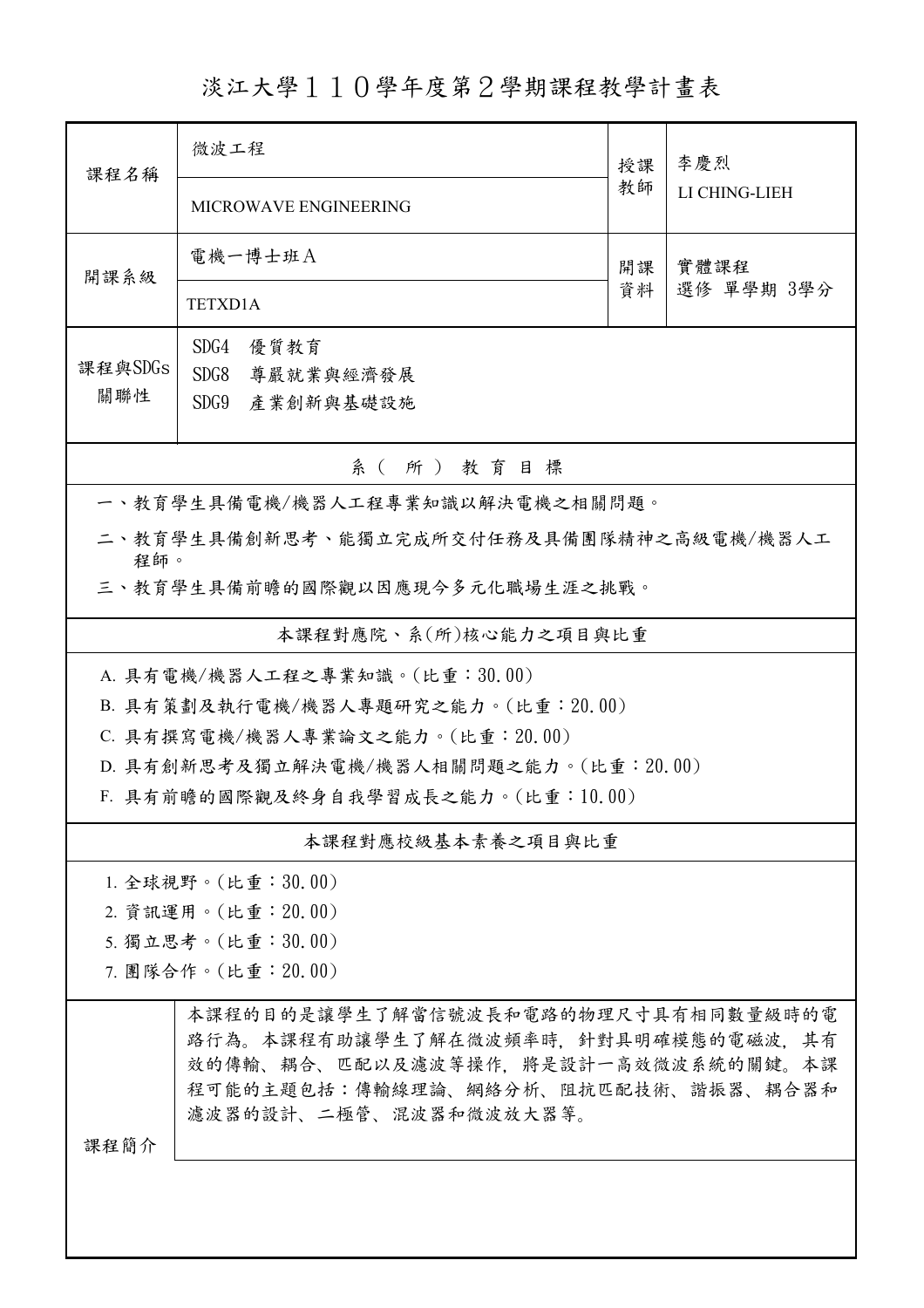The course objective is to let the students understand how an electric circuit behaves when its physical size is the same order of magnitude as the wavelength of excitation. The course helps understand how electromagnetic waves in the microwave regime can be guided through well-defined modes and how coupling, matching and filtering operations etc. become key to efficient microwave systems. The probable topics include: transmission line theory; network analysis; impedance matching techniques; design of resonators, couplers, and filters; diodes; mixers; and microwave amplifiers.

本課程教學目標與認知、情意、技能目標之對應

將課程教學目標分別對應「認知(Cognitive)」、「情意(Affective)」與「技能(Psychomotor)」 的各目標類型。

一、認知(Cognitive):著重在該科目的事實、概念、程序、後設認知等各類知識之學習。

二、情意(Affective):著重在該科目的興趣、倫理、態度、信念、價值觀等之學習。

三、技能(Psychomotor):著重在該科目的肢體動作或技術操作之學習。

| 序<br>號         | 教學目標(中文)                                                                                                                                           |                                                                                                       |            | 教學目標(英文)                                                                                                                                                                                                                                                                                                                                                                                                                                                                    |                                  |  |
|----------------|----------------------------------------------------------------------------------------------------------------------------------------------------|-------------------------------------------------------------------------------------------------------|------------|-----------------------------------------------------------------------------------------------------------------------------------------------------------------------------------------------------------------------------------------------------------------------------------------------------------------------------------------------------------------------------------------------------------------------------------------------------------------------------|----------------------------------|--|
|                | 1 1.讓學生了解射頻和微波的概念和<br>應用, 傳輸線的類型等效電路表示<br>2.史密斯圓圖的介紹<br>3. 單和多端口網絡:散射參數S. 信<br>號流程圖建模<br>4.射頻濾波器:低通. 高通和帶通<br>濾波器<br>5.穩定性和增益的考量<br>6.放大器和振盪器設計的考量 |                                                                                                       |            | 1. Let students understand the concepts and<br>applications of RF and microwave, and the<br>equivalent circuit representation of the type of<br>transmission line.<br>2. Introduction of the Smith chart.<br>3. Single and multi-port networks: Scattering<br>parameter S, signal flow modelling.<br>4. RF filters: low-pass, high-pass, band-pass and<br>band-stop filters.<br>5. Stability and gain considerations.<br>6. Amplifier and oscillator design considerations. |                                  |  |
|                | 教學目標之目標類型、核心能力、基本素養教學方法與評量方式                                                                                                                       |                                                                                                       |            |                                                                                                                                                                                                                                                                                                                                                                                                                                                                             |                                  |  |
| 序<br>號         | 目標類型                                                                                                                                               | 院、系 $(\text{m})$<br>核心能力                                                                              | 校級<br>基本素養 | 教學方法                                                                                                                                                                                                                                                                                                                                                                                                                                                                        | 評量方式                             |  |
| 1              | 認知                                                                                                                                                 | <b>ABCDF</b>                                                                                          | 1257       | 講述                                                                                                                                                                                                                                                                                                                                                                                                                                                                          | 作業、討論(含課<br>堂、線上)、報告(含口<br>頭、書面) |  |
|                | 授課進度表                                                                                                                                              |                                                                                                       |            |                                                                                                                                                                                                                                                                                                                                                                                                                                                                             |                                  |  |
| 週<br>坎         | 日期起訖                                                                                                                                               | 內 容 (Subject/Topics)                                                                                  |            | 備註                                                                                                                                                                                                                                                                                                                                                                                                                                                                          |                                  |  |
|                | $111/02/21$ ~<br>111/02/25                                                                                                                         | Transmission lines Theory and Design (telegraph<br>equation, microstrip line, coplanar waveguide)     |            |                                                                                                                                                                                                                                                                                                                                                                                                                                                                             |                                  |  |
| $\overline{2}$ | $111/02/28$ ~<br>111/03/04                                                                                                                         | Transmission lines Theory and Design (telegraph<br>equation, microstrip line, coplanar waveguide,)    |            |                                                                                                                                                                                                                                                                                                                                                                                                                                                                             |                                  |  |
| 3              | $111/03/07$ ~<br>111/03/11                                                                                                                         | Transmission lines Theory and Design (telegraph<br>equation, microstrip line, coplanar waveguide)     |            |                                                                                                                                                                                                                                                                                                                                                                                                                                                                             |                                  |  |
| 4              | $111/03/14$ ~<br>111/03/18                                                                                                                         | Smith Chart and Impedance Matching<br>(characterisitics, L-matching networks and stub<br>$matching$ ) |            |                                                                                                                                                                                                                                                                                                                                                                                                                                                                             |                                  |  |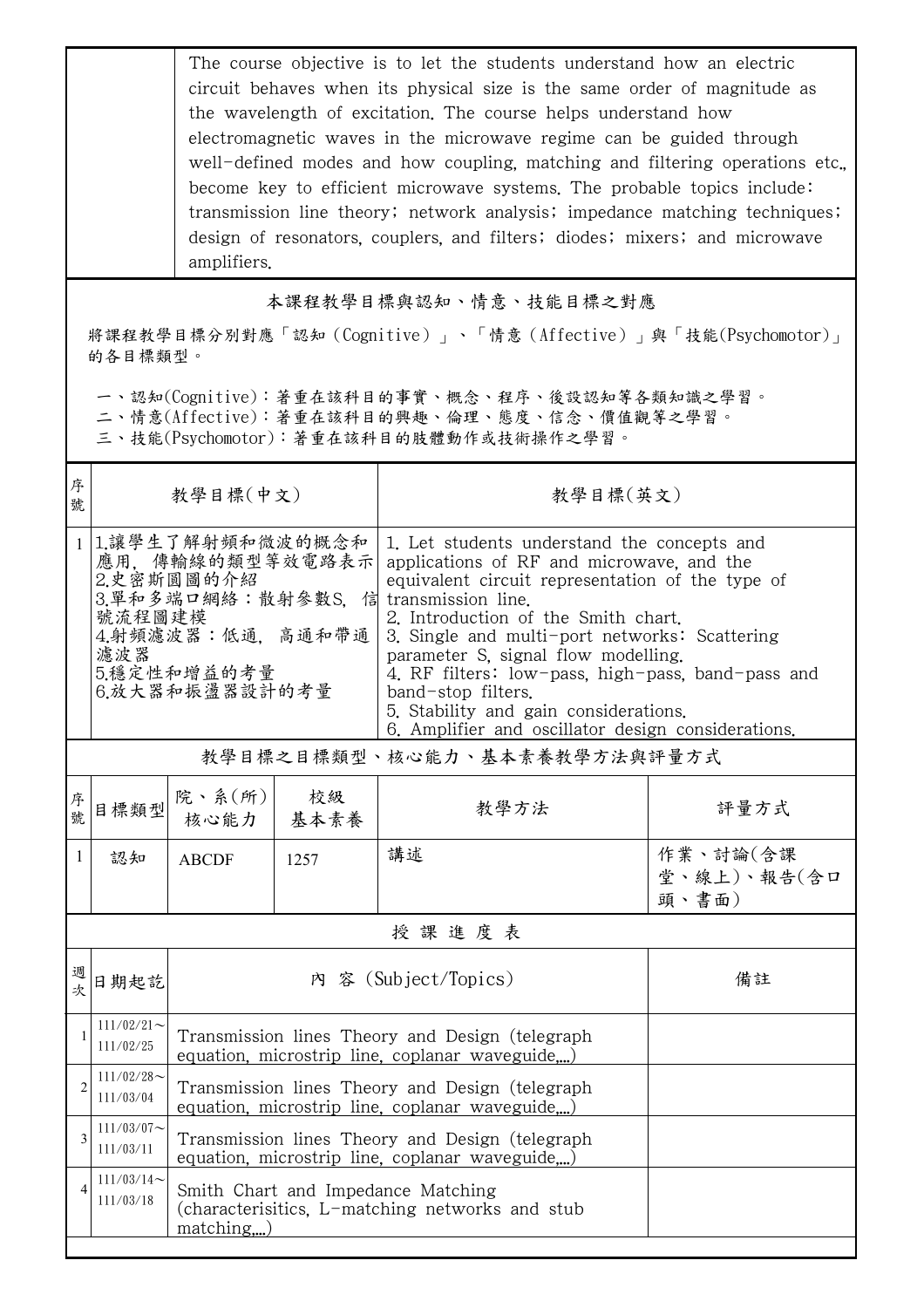| 5           | $111/03/21$ ~<br>111/03/25 | Smith Chart and Impedance Matching<br>(characterisitics, L-matching networks and stub<br>$matching$ ,) |               |  |
|-------------|----------------------------|--------------------------------------------------------------------------------------------------------|---------------|--|
| 6           | $111/03/28$ ~<br>111/04/01 | Smith Chart and Impedance Matching<br>(characterisitics, L-matching networks and stub<br>$matching$ )  |               |  |
|             | $111/04/04$ ~<br>111/04/08 | Microwave Networks (Z-parameters, S-parameters,<br>ABCD matrix, signal flow graph)                     |               |  |
| 8           | $111/04/11$ ~<br>111/04/15 | Microwave Networks (Z-parameters, S-parameters,<br>ABCD matrix, signal flow graph)                     |               |  |
| $\mathbf Q$ | $111/04/18$ ~<br>111/04/22 | Microwave Networks (Z-parameters, S-parameters,<br>ABCD matrix, signal flow graph)                     |               |  |
| 10          | $111/04/25$ ~<br>111/04/29 | Midterm exam. week                                                                                     |               |  |
| 11          | $111/05/02$ ~<br>111/05/06 | RF filters design: low-pass, high-pass, band-pass<br>and band-stop filters.                            |               |  |
| 12          | $111/05/09$ ~<br>111/05/13 | RF filters design: low-pass, high-pass, band-pass<br>and band-stop filters.                            |               |  |
| 13          | $111/05/16$ ~<br>111/05/20 | RF filters design: low-pass, high-pass, band-pass<br>and band-stop filters.                            |               |  |
| 14          | $111/05/23$ ~<br>111/05/27 | Amplifier and oscillator design                                                                        |               |  |
| 15          | $111/05/30$ ~<br>111/06/03 | Amplifier and oscillator design                                                                        |               |  |
| 16          | $111/06/06$ ~<br>111/06/10 | Amplifier and oscillator design                                                                        |               |  |
| 17          | $111/06/13$ ~<br>111/06/17 | Final exam. week                                                                                       |               |  |
| 18          | $111/06/20$ ~<br>111/06/24 | 教師彈性補充教學:<br>Amplifier and oscillator design                                                           |               |  |
|             | 修課應<br>注意事項                |                                                                                                        |               |  |
|             | 教學設備                       | 電腦、投影機                                                                                                 |               |  |
|             | 教科書與<br>教材                 | M. Pozar, Microwave Engineering Course Materials/Additional Handouts                                   |               |  |
|             | 參考文獻                       |                                                                                                        |               |  |
|             | 批改作業<br>篇數                 | (本欄位僅適用於所授課程需批改作業之課程教師填寫)<br>篇                                                                         |               |  |
|             | 學期成績<br>計算方式               | ◆出席率: 20.0 % ◆平時評量:40.0 % ◆期中評量:<br>◆期末評量:<br>$\%$<br>◆其他〈期末報告〉:40.0 %                                 | $\frac{0}{6}$ |  |
|             |                            |                                                                                                        |               |  |